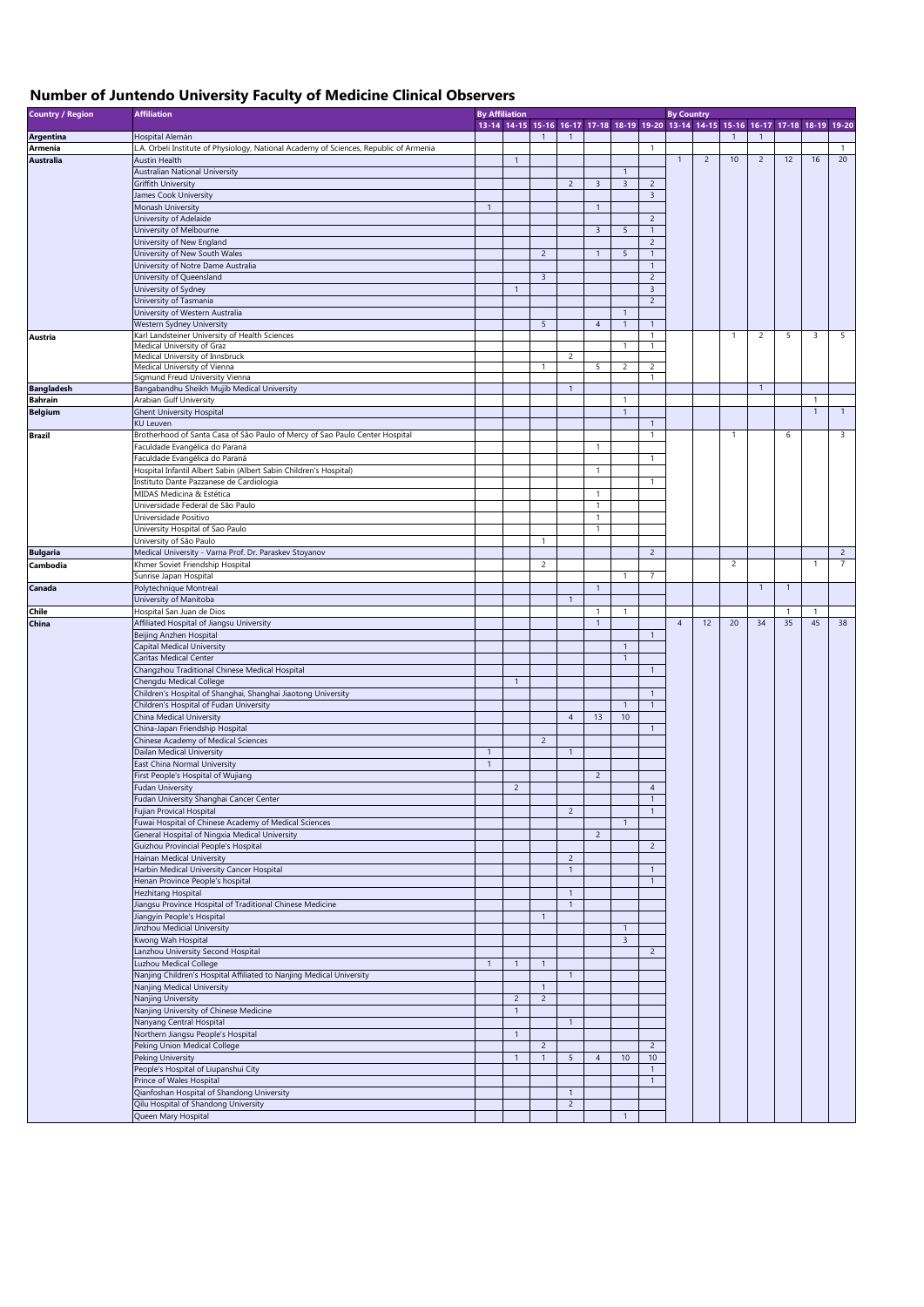| <b>Country / Region</b> | <b>Affiliation</b>                                                                  |                | <b>By Affiliation</b> |                |                                                                                     |                |                |                    | <b>By Country</b> |                |                |    |                |                |                |
|-------------------------|-------------------------------------------------------------------------------------|----------------|-----------------------|----------------|-------------------------------------------------------------------------------------|----------------|----------------|--------------------|-------------------|----------------|----------------|----|----------------|----------------|----------------|
|                         |                                                                                     |                |                       |                | 13-14 14-15 15-16 16-17 17-18 18-19 19-20 13-14 14-15 15-16 16-17 17-18 18-19 19-20 |                |                |                    |                   |                |                |    |                |                |                |
|                         | Second Affiliated Hospital of Nantong University                                    |                |                       |                |                                                                                     | $\mathbf{1}$   |                |                    |                   |                |                |    |                |                |                |
|                         | Shandong Provincial Hospital Affiliated to Shandong University                      |                |                       |                |                                                                                     |                | $\overline{1}$ |                    |                   |                |                |    |                |                |                |
|                         | Shanghai Children's Hospital                                                        |                |                       |                | $\overline{1}$                                                                      | $\overline{2}$ | $\overline{1}$ |                    |                   |                |                |    |                |                |                |
|                         | Shanghai Jiao Tong University                                                       | $\overline{1}$ |                       |                |                                                                                     |                |                |                    |                   |                |                |    |                |                |                |
|                         | Shenyang Fifth People's Hospital                                                    |                |                       | $\overline{1}$ |                                                                                     |                |                |                    |                   |                |                |    |                |                |                |
|                         | Sichuan University                                                                  |                |                       |                |                                                                                     |                | $\overline{2}$ | $\overline{1}$     |                   |                |                |    |                |                |                |
|                         | Soochow University                                                                  |                | $\mathbf{1}$          | $\overline{2}$ |                                                                                     |                |                |                    |                   |                |                |    |                |                |                |
|                         | South West Medical University                                                       |                |                       |                |                                                                                     |                | $\overline{1}$ |                    |                   |                |                |    |                |                |                |
|                         | SuBei People's Hospital                                                             |                |                       |                | $\mathbf{1}$                                                                        |                |                |                    |                   |                |                |    |                |                |                |
|                         | Sun Yat-Sen University                                                              |                |                       | $\overline{1}$ | $\mathbf{1}$                                                                        |                |                |                    |                   |                |                |    |                |                |                |
|                         | Suzhou Municipal Hospital                                                           |                | $\mathbf{1}$          |                |                                                                                     |                |                |                    |                   |                |                |    |                |                |                |
|                         | The Affiliated Drum Tower Hospital of Nanjing University Medical College            |                |                       |                |                                                                                     |                |                | $\overline{2}$     |                   |                |                |    |                |                |                |
|                         | The First Affiliated Hospital of China Medical University                           |                |                       |                |                                                                                     | $\mathbf{1}$   | $\overline{1}$ |                    |                   |                |                |    |                |                |                |
|                         | The First Affiliated Hospital of Chinese PLA General Hospital                       |                |                       |                |                                                                                     |                | $\overline{1}$ |                    |                   |                |                |    |                |                |                |
|                         | The First Affiliated Hospital of Chongqing Medical University                       |                |                       |                |                                                                                     |                |                | $\overline{1}$     |                   |                |                |    |                |                |                |
|                         | The First Affiliated Hospital of Fujiuan Medical University                         |                |                       |                |                                                                                     |                | $\overline{1}$ |                    |                   |                |                |    |                |                |                |
|                         | The First Affiliated Hospital of Hainan Medical University                          |                |                       |                |                                                                                     |                | $\overline{1}$ |                    |                   |                |                |    |                |                |                |
|                         | The First Affiliated Hospital of Nanchang University                                |                |                       |                |                                                                                     | $\overline{1}$ |                |                    |                   |                |                |    |                |                |                |
|                         | The First Affiliated Hospital of Soochow University                                 |                |                       |                |                                                                                     | $\mathbf{1}$   |                |                    |                   |                |                |    |                |                |                |
|                         | The First Affiliated Hospital of Sun Yat-Sen University                             |                |                       |                |                                                                                     |                | $\mathbf{1}$   |                    |                   |                |                |    |                |                |                |
|                         |                                                                                     |                |                       |                |                                                                                     |                |                |                    |                   |                |                |    |                |                |                |
|                         | The First Affiliated Hospital with Nanjing Medical University                       |                |                       |                |                                                                                     | $\mathbf{1}$   |                |                    |                   |                |                |    |                |                |                |
|                         | The First Affiliated Hospital, College of Medicine, Zhejiang University             |                |                       |                | $\overline{c}$                                                                      |                |                |                    |                   |                |                |    |                |                |                |
|                         | The First Hospital of Lanzhou University                                            |                |                       |                | $\overline{4}$                                                                      | $\mathbf{1}$   |                |                    |                   |                |                |    |                |                |                |
|                         | The Second Affiliated Hospital of Soochow University                                |                |                       |                |                                                                                     |                | $\overline{1}$ |                    |                   |                |                |    |                |                |                |
|                         | The Second People's Hospital of Huai'an                                             |                | $\mathbf{1}$          |                |                                                                                     |                |                |                    |                   |                |                |    |                |                |                |
|                         | The Sixth Affiliated Hospital of Sun Yat-Sen University                             |                |                       |                |                                                                                     |                |                | $\overline{1}$     |                   |                |                |    |                |                |                |
|                         | The Traditional Chinese Medicine Hospital Affiliated to Xinjiang Medical University |                |                       |                |                                                                                     | $\overline{4}$ |                |                    |                   |                |                |    |                |                |                |
|                         | United Christian Hospital                                                           |                |                       |                |                                                                                     |                | $\overline{1}$ | $\overline{1}$     |                   |                |                |    |                |                |                |
|                         | University of Hong Kong                                                             |                |                       | $\mathbf{1}$   | $\mathbf{1}$                                                                        | $\mathbf{1}$   | $\overline{4}$ |                    |                   |                |                |    |                |                |                |
|                         | Wuxi No. 2 Hospital Affiliated with Nanjing Medical University                      |                |                       |                |                                                                                     |                |                | $\overline{1}$     |                   |                |                |    |                |                |                |
|                         | Xiamen Chang Gung Hospital                                                          |                |                       | $\overline{2}$ | $\mathbf{1}$                                                                        |                |                |                    |                   |                |                |    |                |                |                |
|                         | Xuzhou First People's Hospital                                                      |                |                       |                | $\mathbf{1}$                                                                        |                |                |                    |                   |                |                |    |                |                |                |
|                         | XuZhou Medical College                                                              |                |                       | $\overline{1}$ |                                                                                     |                |                |                    |                   |                |                |    |                |                |                |
|                         | Zhejiang University                                                                 |                |                       | $\overline{2}$ |                                                                                     |                |                |                    |                   |                |                |    |                |                |                |
| Colombia                | University of the Andes                                                             |                |                       |                |                                                                                     | 2              |                | $\overline{2}$     |                   |                |                |    | $\overline{2}$ |                | 2              |
| <b>Czech Republic</b>   | <b>Charles University</b>                                                           |                |                       |                |                                                                                     |                | $\overline{2}$ |                    |                   |                |                |    |                | $\overline{2}$ |                |
| Egypt                   | Ain Shams University                                                                |                |                       |                |                                                                                     |                | $\overline{1}$ |                    | 2                 | $\mathbf{1}$   | 3              |    |                | 2              | 1              |
|                         | Alexandria University                                                               | $\mathbf{1}$   | 1                     | 3              |                                                                                     |                |                |                    |                   |                |                |    |                |                |                |
|                         | Mansoura University                                                                 |                |                       |                |                                                                                     |                | $\overline{1}$ |                    |                   |                |                |    |                |                |                |
|                         | Cairo University                                                                    | $\mathbf{1}$   |                       |                |                                                                                     |                |                | $\overline{1}$     |                   |                |                |    |                |                |                |
| <b>France</b>           | Centre Hospitalier Universitaire de Reims                                           |                |                       |                |                                                                                     | $\overline{1}$ |                |                    | $\overline{2}$    | 6              | 6              | 10 | 6              | $\overline{4}$ | $\overline{2}$ |
|                         | CHU Amiens-Picardie                                                                 |                |                       | $\overline{1}$ |                                                                                     |                |                |                    |                   |                |                |    |                |                |                |
|                         | Institut Nationale des Sciences Appliquées                                          |                |                       |                | $\mathbf{1}$                                                                        |                |                |                    |                   |                |                |    |                |                |                |
|                         | Mondor Hospital                                                                     |                |                       | 1              |                                                                                     |                |                |                    |                   |                |                |    |                |                |                |
|                         |                                                                                     |                |                       | $\mathbf{1}$   | $\mathbf{1}$                                                                        |                |                |                    |                   |                |                |    |                |                |                |
|                         | Paris Descartes University                                                          |                |                       |                |                                                                                     | $\overline{4}$ | $\overline{3}$ |                    |                   |                |                |    |                |                |                |
|                         | Université de Reims Champagne-Ardenne                                               |                |                       |                | $\overline{c}$                                                                      |                |                |                    |                   |                |                |    |                |                |                |
|                         | Université Toulouse III Paul Sabatier                                               | $\overline{c}$ | $\overline{3}$        | $\overline{3}$ | $\sqrt{6}$                                                                          |                | $\mathbf{1}$   |                    |                   |                |                |    |                |                |                |
|                         | University Claude Bernard Lyon 1                                                    |                | $\overline{c}$        |                |                                                                                     |                |                |                    |                   |                |                |    |                |                |                |
|                         | University Denis Diderot                                                            |                |                       |                |                                                                                     | $\overline{1}$ |                |                    |                   |                |                |    |                |                |                |
|                         | University of Burgundy                                                              |                |                       |                |                                                                                     |                |                | $\mathbf{1}$       |                   |                |                |    |                |                |                |
|                         | University of Rouen                                                                 |                | $\overline{1}$        |                |                                                                                     |                |                |                    |                   |                |                |    |                |                |                |
|                         | Versailles Saint-Quentin-en-Yvelines University                                     |                |                       |                |                                                                                     |                |                | $\overline{1}$     |                   |                |                |    |                |                |                |
| Germany                 | Albert-Ludwigs-University Freiburg                                                  |                |                       |                |                                                                                     | $\overline{c}$ |                |                    | 5                 | 5              | 6              | 6  | 15             | 20             | 17             |
|                         | Charité - Universitätsmedizin Berlin                                                |                |                       |                |                                                                                     | 7              | $\overline{7}$ | 5                  |                   |                |                |    |                |                |                |
|                         | Friedrich-Alexander University Erlangen-Nuremberg                                   |                |                       | $\mathbf{1}$   |                                                                                     |                |                |                    |                   |                |                |    |                |                |                |
|                         | Goethe University Frankfurt                                                         |                |                       | 2              | $\mathbf{1}$                                                                        | 1              | $\overline{1}$ |                    |                   |                |                |    |                |                |                |
|                         | Heidelberg University                                                               |                |                       | $\overline{1}$ | $\mathbf{1}$                                                                        | $\overline{c}$ | 3              | $\mathbf{1}$       |                   |                |                |    |                |                |                |
|                         | Johann Wolfgang Goethe-University                                                   | 3              | 1                     |                |                                                                                     |                |                |                    |                   |                |                |    |                |                |                |
|                         | Johannes Gutenberg University of Mainz                                              |                |                       | $\overline{2}$ |                                                                                     | $\mathbf{1}$   | $\overline{2}$ |                    |                   |                |                |    |                |                |                |
|                         | Justus Liebig University of Giessen                                                 |                |                       |                | $\mathbf{1}$                                                                        |                |                |                    |                   |                |                |    |                |                |                |
|                         | Ludwig-Maximilian University of Munich                                              |                |                       |                |                                                                                     | $\mathbf{1}$   | $\mathbf{1}$   | $\overline{1}$     |                   |                |                |    |                |                |                |
|                         | Otto-Von-Gutricke Universität Magdeburg                                             |                |                       |                |                                                                                     | $\mathbf{1}$   |                | $\mathbf{1}$       |                   |                |                |    |                |                |                |
|                         | Ruhr-University Bochum                                                              |                |                       |                | $\overline{2}$                                                                      |                |                |                    |                   |                |                |    |                |                |                |
|                         | Semmelweis University                                                               |                |                       |                |                                                                                     |                |                | 3                  |                   |                |                |    |                |                |                |
|                         | Technical University of Munich                                                      |                |                       |                |                                                                                     |                | $\mathbf{1}$   | $\overline{1}$     |                   |                |                |    |                |                |                |
|                         | Brandenburg Medical School Theodor Fontane                                          |                |                       |                |                                                                                     |                |                | $\mathbf{1}$       |                   |                |                |    |                |                |                |
|                         | University of Bonn                                                                  | $\overline{c}$ | $\overline{2}$        |                |                                                                                     |                | $\overline{c}$ |                    |                   |                |                |    |                |                |                |
|                         |                                                                                     |                |                       |                |                                                                                     |                |                | $\overline{1}$     |                   |                |                |    |                |                |                |
|                         | Goethe University Frankfurt                                                         |                |                       |                |                                                                                     |                |                |                    |                   |                |                |    |                |                |                |
|                         | <b>Heidelberg University</b>                                                        |                |                       |                |                                                                                     |                |                | $\mathbf{1}$       |                   |                |                |    |                |                |                |
|                         | University of Hamburg                                                               |                |                       |                |                                                                                     |                | $\overline{c}$ | $\mathbf{1}$       |                   |                |                |    |                |                |                |
|                         | University of Jena                                                                  |                |                       |                |                                                                                     |                | $\mathbf{1}$   |                    |                   |                |                |    |                |                |                |
|                         | University of Konstanz                                                              |                |                       |                | 1                                                                                   |                |                |                    |                   |                |                |    |                |                |                |
|                         | University of Mainz                                                                 |                | $\overline{2}$        |                |                                                                                     |                |                |                    |                   |                |                |    |                |                |                |
|                         | University of Regensburg                                                            |                |                       |                |                                                                                     |                |                | $\mathbf{1}$       |                   |                |                |    |                |                |                |
| <b>Hungary</b>          | Semmelweis University                                                               |                |                       |                | $\overline{4}$                                                                      | 12             | 6              | 12                 |                   |                | $\mathbf{1}$   | 17 | 30             | 30             | 35             |
|                         | University of Debrecen                                                              |                |                       |                | 9                                                                                   | $10$           | 15             | $\overline{7}$     |                   |                |                |    |                |                |                |
|                         | University of Pécs                                                                  |                |                       |                |                                                                                     | $\mathbf{1}$   | $\overline{7}$ | 9                  |                   |                |                |    |                |                |                |
|                         | University of Szeged                                                                |                |                       | $\mathbf{1}$   | $\overline{4}$                                                                      | $\overline{7}$ | $\overline{2}$ | $\overline{7}$     |                   |                |                |    |                |                |                |
| India                   | Apollo Hospitals                                                                    |                |                       | $\mathbf{1}$   |                                                                                     |                |                |                    |                   | $\overline{c}$ | $\overline{2}$ |    |                | 5              | 3              |
|                         | <b>Bombay Hospital</b>                                                              |                | $\mathbf{1}$          |                |                                                                                     |                |                |                    |                   |                |                |    |                |                |                |
|                         | Calcutta National Medical College                                                   |                |                       |                |                                                                                     |                |                | 1                  |                   |                |                |    |                |                |                |
|                         | Delhi Cantonment Board                                                              |                |                       |                |                                                                                     |                | 1              |                    |                   |                |                |    |                |                |                |
|                         | Father Muller Medical College                                                       |                |                       | 1              |                                                                                     |                |                |                    |                   |                |                |    |                |                |                |
|                         | Fortis Hospital Limited<br><b>Global Hospitals</b>                                  |                |                       |                |                                                                                     |                |                | -1<br>$\mathbf{1}$ |                   |                |                |    |                |                |                |
|                         | Kasturba Medical College                                                            |                |                       |                |                                                                                     |                |                |                    |                   |                |                |    |                |                |                |
|                         | Lok Manya Tilak Municipal Medical College and General Hospital                      |                |                       |                |                                                                                     |                | $\overline{1}$ |                    |                   |                |                |    |                |                |                |
|                         | Maipal Hospital                                                                     |                |                       |                |                                                                                     |                | $\mathbf{1}$   |                    |                   |                |                |    |                |                |                |
|                         | <b>Tata Memorial Centre</b>                                                         |                |                       |                |                                                                                     |                | $\overline{2}$ |                    |                   |                |                |    |                |                |                |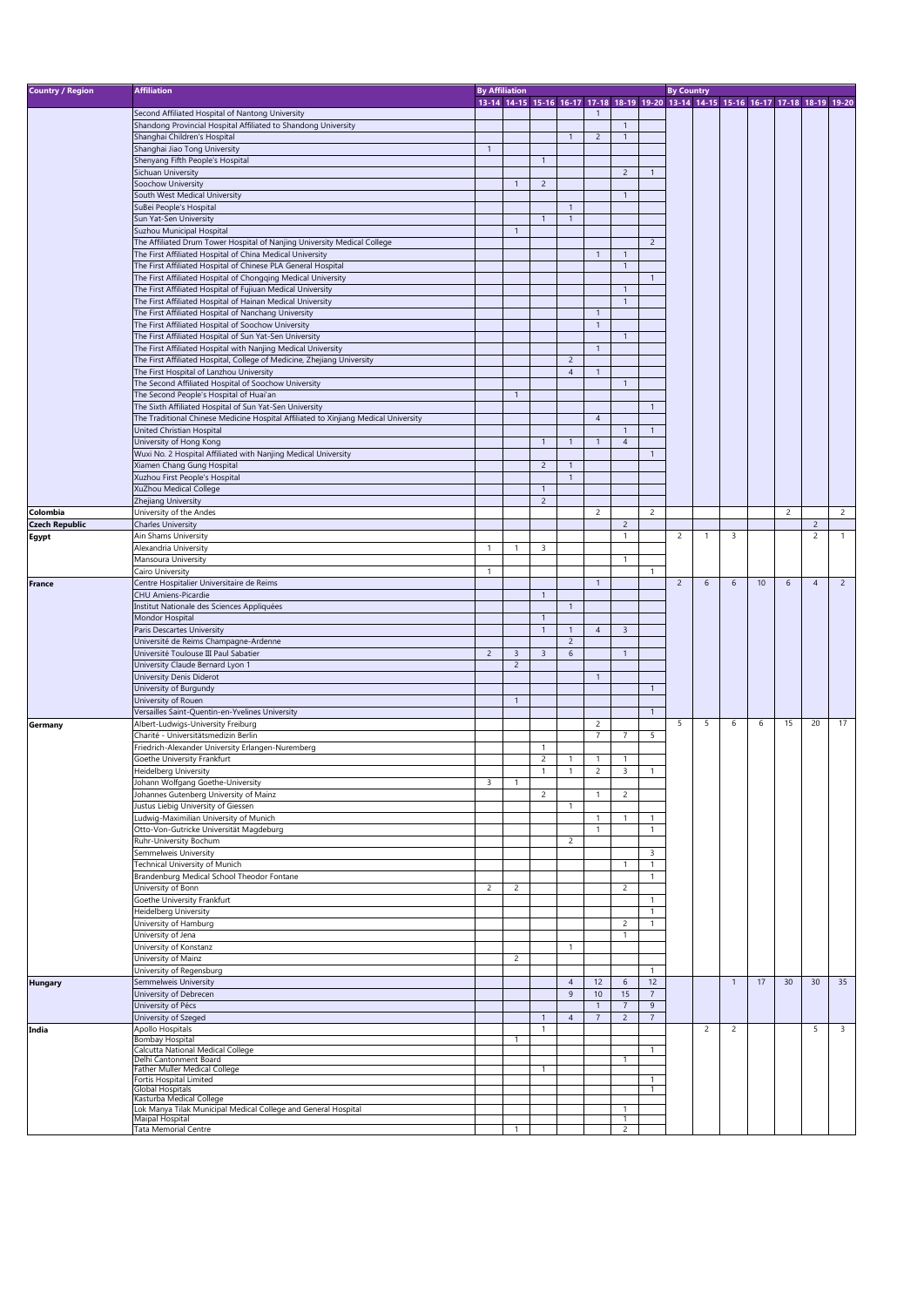| <b>Country / Region</b> | <b>Affiliation</b>                                                                                 |                | <b>By Affiliation</b> |                |                                                                                     |                |                              |                | <b>By Country</b> |                |                |                         |                |                      |                |
|-------------------------|----------------------------------------------------------------------------------------------------|----------------|-----------------------|----------------|-------------------------------------------------------------------------------------|----------------|------------------------------|----------------|-------------------|----------------|----------------|-------------------------|----------------|----------------------|----------------|
|                         |                                                                                                    |                |                       |                | 13-14 14-15 15-16 16-17 17-18 18-19 19-20 13-14 14-15 15-16 16-17 17-18 18-19 19-20 |                |                              |                |                   |                |                |                         |                |                      |                |
| Indonesia               | Airlangga University                                                                               |                | $\mathbf{1}$          | $\overline{4}$ | $\overline{4}$                                                                      | 3              | $\overline{7}$               | 5              |                   | $\overline{4}$ | 14             | 7                       |                | 26                   | 9              |
|                         | Airlangga University, Dr. Soetomo General Hospital Surabaya                                        |                |                       |                |                                                                                     | $\mathbf{1}$   |                              |                |                   |                |                |                         |                |                      |                |
|                         | Bandung Eye Center Hospital                                                                        |                |                       |                |                                                                                     |                |                              | $\overline{1}$ |                   |                |                |                         |                |                      |                |
|                         | Brawijaya University                                                                               |                |                       | $\overline{1}$ |                                                                                     |                |                              |                |                   |                |                |                         |                |                      |                |
|                         | Cipto Mangunkusumo National General Hospital                                                       |                |                       | $\overline{2}$ |                                                                                     |                |                              |                |                   |                |                |                         |                |                      |                |
|                         | Digestive Disease and GI Oncology Centre Medistra Hospital                                         |                |                       |                |                                                                                     | $\mathbf{1}$   |                              |                |                   |                |                |                         |                |                      |                |
|                         | Diponegoro University                                                                              |                | $\overline{2}$        |                |                                                                                     |                |                              |                |                   |                |                |                         |                |                      |                |
|                         | Dr. Kariadi General Hospital Medical Center<br>Gadjah Mada University                              |                |                       | $\mathbf{1}$   |                                                                                     |                | 10                           |                |                   |                |                |                         |                |                      |                |
|                         |                                                                                                    |                |                       |                | $\overline{1}$                                                                      |                |                              |                |                   |                |                |                         |                |                      |                |
|                         | Gatot Soebroto Central Army Hospital<br>Haryoto General Hospital                                   |                |                       |                |                                                                                     | $\mathbf{1}$   |                              |                |                   |                |                |                         |                |                      |                |
|                         | Jakarta Eye Center                                                                                 | $\overline{1}$ |                       | $\mathbf{1}$   |                                                                                     |                |                              |                |                   |                |                |                         |                |                      |                |
|                         | Mitra Plumbon Hospital                                                                             |                |                       |                | $\overline{1}$                                                                      | $\mathbf{1}$   |                              |                |                   |                |                |                         |                |                      |                |
|                         | Murni Teguh Memorial Hospital                                                                      |                |                       |                |                                                                                     |                | $\mathbf{1}$                 |                |                   |                |                |                         |                |                      |                |
|                         | Padjadjaran University                                                                             |                | $\mathbf{1}$          |                |                                                                                     |                |                              |                |                   |                |                |                         |                |                      |                |
|                         | Padjadjaran University, Dr. Hasan Sadikin General Hospital                                         |                |                       |                |                                                                                     |                | $\overline{2}$               |                |                   |                |                |                         |                |                      |                |
|                         | Puskesmas Tanah Grogot                                                                             |                |                       |                |                                                                                     |                |                              | $\mathbf{1}$   |                   |                |                |                         |                |                      |                |
|                         | Rukun Lima Primary Health Care/Ende Public Hospital                                                |                |                       |                |                                                                                     |                |                              | $\overline{1}$ |                   |                |                |                         |                |                      |                |
|                         | Rumah Sakit Annisa (Hospital)                                                                      |                |                       |                |                                                                                     |                |                              | $\mathbf{1}$   |                   |                |                |                         |                |                      |                |
|                         | Saiful Anwar General Hospital                                                                      |                |                       | $\mathbf{1}$   |                                                                                     |                |                              |                |                   |                |                |                         |                |                      |                |
|                         | Sriwijaya University, Mohammad Hoesin Hospital                                                     |                |                       |                |                                                                                     |                | $\mathbf{1}$                 |                |                   |                |                |                         |                |                      |                |
|                         | <b>Tebet Hospital</b>                                                                              |                |                       |                |                                                                                     |                | $\mathbf{1}$                 |                |                   |                |                |                         |                |                      |                |
|                         | University of Indonesia                                                                            |                |                       | $\overline{4}$ | $\mathbf{1}$                                                                        |                | $\mathbf{1}$                 |                |                   |                |                |                         |                |                      |                |
|                         | University of Indonesia / Dr. Cipto Mangunkusumo Public Hospital                                   |                |                       |                |                                                                                     |                | $\overline{c}$               |                |                   |                |                |                         |                |                      |                |
|                         | University of Sumatera Utara                                                                       |                |                       |                |                                                                                     |                | $\mathbf{1}$                 |                |                   |                |                |                         |                |                      |                |
| Iran                    | Islamic Azad University                                                                            | $\overline{1}$ |                       |                |                                                                                     |                |                              |                | $\overline{1}$    |                |                |                         | $\overline{1}$ |                      |                |
|                         | Tehran University of Medical Sciences                                                              |                |                       |                |                                                                                     | $\mathbf{1}$   |                              |                |                   |                |                |                         |                |                      |                |
| Iraq                    | Embassy of Japan in Iraq                                                                           |                |                       |                |                                                                                     |                | $\mathbf{1}$                 |                |                   |                |                |                         |                | $\overline{c}$       |                |
|                         | Gastroenterology and Hepatology Teaching Hospital                                                  |                |                       |                |                                                                                     |                | $\mathbf{1}$                 |                |                   |                |                |                         |                | $\overline{2}$       | $\mathbf{1}$   |
| Ireland                 | National University of Ireland                                                                     |                |                       |                |                                                                                     |                | $\mathbf{1}$<br>1            | $\mathbf{1}$   |                   |                |                |                         |                |                      |                |
|                         | University College Cork<br>Campus Bio-Medico University                                            |                |                       |                |                                                                                     | $\overline{c}$ |                              |                | $\mathbf{1}$      | $\overline{1}$ | $\overline{2}$ | $\overline{\mathbf{3}}$ | 5              | $\mathbf{1}$         | $\overline{2}$ |
| <b>Italy</b>            | Catholic University of the Sacred Heart                                                            |                |                       |                |                                                                                     |                | $\mathbf{1}$                 | $\overline{2}$ |                   |                |                |                         |                |                      |                |
|                         | Second University of Naples                                                                        |                |                       | $\overline{1}$ | $\overline{1}$                                                                      |                |                              |                |                   |                |                |                         |                |                      |                |
|                         | University of Catania                                                                              |                |                       |                |                                                                                     | $\mathbf{1}$   |                              |                |                   |                |                |                         |                |                      |                |
|                         | University of Milan                                                                                | $\overline{1}$ | $\mathbf{1}$          | $\mathbf{1}$   | $\overline{1}$                                                                      | $\overline{2}$ |                              |                |                   |                |                |                         |                |                      |                |
|                         | Vita-Salute San Raffaele University                                                                |                |                       |                | $\overline{1}$                                                                      |                |                              |                |                   |                |                |                         |                |                      |                |
| Japan                   | Inter life Science Culture Ltd. & Inst                                                             |                |                       | 1              |                                                                                     |                |                              |                |                   |                | $\mathbf{1}$   |                         |                |                      |                |
| Kazakhstan              | National Scientific Center of Oncology and Transplantation                                         |                |                       |                | $\overline{1}$                                                                      |                |                              |                |                   |                |                | $\mathbf{1}$            |                |                      |                |
| Korea                   | Asan Medical Center                                                                                |                |                       |                |                                                                                     |                |                              | $\overline{1}$ | $\mathbf{1}$      |                | 8              | 18                      | 20             | 17                   | 5              |
|                         | Dankook Univeristy Hospital                                                                        |                |                       |                |                                                                                     |                | $\mathbf{1}$                 |                |                   |                |                |                         |                |                      |                |
|                         | Gachon University Gil Medical Center                                                               |                |                       |                |                                                                                     |                | 1                            |                |                   |                |                |                         |                |                      |                |
|                         | Hallym University Sacred Heart Hospital                                                            |                |                       |                |                                                                                     | $\mathbf{1}$   |                              |                |                   |                |                |                         |                |                      |                |
|                         | Hanyang University                                                                                 |                |                       | 6              | 10                                                                                  | 8              | 3                            | 2              |                   |                |                |                         |                |                      |                |
|                         | Inje University                                                                                    |                |                       |                |                                                                                     | 3              | $\overline{c}$               | $\mathbf{1}$   |                   |                |                |                         |                |                      |                |
|                         | Konkuk University                                                                                  |                |                       |                | 5                                                                                   | 7              |                              |                |                   |                |                |                         |                |                      |                |
|                         | Konyang University                                                                                 |                |                       |                |                                                                                     |                | $\mathbf{1}$                 |                |                   |                |                |                         |                |                      |                |
|                         | Konyang University Hospital                                                                        |                |                       |                |                                                                                     |                |                              | $\overline{1}$ |                   |                |                |                         |                |                      |                |
|                         | Korea University Ansan Hospital<br>Kyungpook National University                                   |                |                       | 1              | $\mathbf{1}$                                                                        |                | 1                            |                |                   |                |                |                         |                |                      |                |
|                         | Kyungpook National University Hospital                                                             |                |                       |                |                                                                                     |                | $\mathbf{1}$                 |                |                   |                |                |                         |                |                      |                |
|                         | Myongji Hospital, Seonam University                                                                |                |                       |                | $\mathbf{1}$                                                                        |                |                              |                |                   |                |                |                         |                |                      |                |
|                         | Samsung Medical Center                                                                             | $\mathbf{1}$   |                       |                |                                                                                     |                |                              |                |                   |                |                |                         |                |                      |                |
|                         | Seoul St. Mary's Hospital, The Catholic University of Korea                                        |                |                       |                |                                                                                     |                | $\mathbf{1}$                 |                |                   |                |                |                         |                |                      |                |
|                         | Soon Chun Hyang University Hospital Cheonan                                                        |                |                       |                | $\mathbf{1}$                                                                        |                |                              |                |                   |                |                |                         |                |                      |                |
|                         | Soonchuhang Hospital                                                                               |                |                       |                |                                                                                     |                | $\mathbf{1}$                 |                |                   |                |                |                         |                |                      |                |
|                         | Sungkyunkwan University                                                                            |                |                       |                |                                                                                     | 1              |                              |                |                   |                |                |                         |                |                      |                |
|                         | The Catholic University of Korea St. Paul's Hospital                                               |                |                       |                |                                                                                     |                | 1                            |                |                   |                |                |                         |                |                      |                |
|                         | The Catholic University of Korea St. Vincent's Hospital                                            |                |                       |                |                                                                                     |                | $\mathbf{1}$                 |                |                   |                |                |                         |                |                      |                |
|                         | Wonkwang University Hospial                                                                        |                |                       |                |                                                                                     |                | $\mathbf{1}$                 |                |                   |                |                |                         |                |                      |                |
|                         | Yeungnam University                                                                                |                |                       |                |                                                                                     |                | $\mathbf{1}$                 |                |                   |                |                |                         |                |                      |                |
|                         | Yonsei University                                                                                  |                |                       | $\mathbf{1}$   |                                                                                     |                | $\mathbf{1}$                 |                |                   |                |                |                         |                |                      |                |
| <b>Kuwait</b>           | Kuwait University                                                                                  |                |                       |                |                                                                                     | $\mathbf{1}$   | $\mathbf{1}$                 |                |                   |                |                |                         | $\mathbf{1}$   | $\mathbf{1}$         |                |
| Latvia                  | Riga Stradins University                                                                           |                |                       |                | $\mathbf{1}$                                                                        | $\mathbf{1}$   |                              |                |                   |                |                | $\overline{1}$          | $\mathbf{1}$   |                      |                |
| Lebanon                 | American University of Beirut Medical Center                                                       |                |                       |                |                                                                                     |                |                              | $\overline{1}$ |                   |                |                |                         |                |                      | $\mathbf{1}$   |
| Lithuania               | <b>Vilnius University</b><br><b>International Medical University</b>                               |                |                       | $\mathbf{1}$   | $\overline{7}$                                                                      |                | $\overline{c}$               |                | $\mathbf{1}$      |                | 5              | 23                      | 12             | $\overline{2}$<br>11 | 6              |
| <b>Malaysia</b>         | Mahsa University                                                                                   |                |                       |                |                                                                                     | $\overline{4}$ | $\sqrt{4}$<br>$\overline{c}$ | $\overline{3}$ |                   |                |                |                         |                |                      |                |
|                         | Melaka-Manipal Medical College                                                                     |                |                       |                |                                                                                     |                |                              | $\overline{2}$ |                   |                |                |                         |                |                      |                |
|                         | Monash University Malaysia                                                                         |                |                       |                |                                                                                     |                | $\overline{3}$               |                |                   |                |                |                         |                |                      |                |
|                         | Royal College of Surgeons in Ireland & University College Dublin Malaysia Campus                   |                |                       |                |                                                                                     |                |                              | $\overline{1}$ |                   |                |                |                         |                |                      |                |
|                         | Universiti Kuala Lumpur                                                                            |                |                       |                | $\overline{2}$                                                                      | $\mathbf{1}$   |                              |                |                   |                |                |                         |                |                      |                |
|                         | Universiti Malaysia Sabah                                                                          |                |                       |                |                                                                                     | $\mathbf{1}$   |                              |                |                   |                |                |                         |                |                      |                |
|                         | University of Malaya                                                                               |                |                       |                | 10                                                                                  |                |                              |                |                   |                |                |                         |                |                      |                |
|                         | University of Malaysia, Sarawak                                                                    | $\overline{1}$ |                       | $\overline{4}$ | $\overline{4}$                                                                      | 6              | $\overline{2}$               |                |                   |                |                |                         |                |                      |                |
| Mexico                  | Autonomous University of the State of Morelos                                                      |                |                       |                |                                                                                     |                |                              | $\overline{c}$ |                   | $\overline{1}$ |                | 3                       | $\overline{c}$ | $\overline{2}$       | $\overline{7}$ |
|                         | Instituto Nacional de Pediatría                                                                    |                |                       |                |                                                                                     |                |                              | $\mathbf{1}$   |                   |                |                |                         |                |                      |                |
|                         | Monterrey Institute of Technology and Higher Education<br>National Autonomous University of Mexico |                | 1                     |                | $\overline{c}$                                                                      |                |                              | $\mathbf{1}$   |                   |                |                |                         |                |                      |                |
|                         | National Institute of Pediatrics                                                                   |                |                       |                | $\overline{1}$                                                                      | $\mathbf{1}$   | $\overline{c}$               | $\mathbf{1}$   |                   |                |                |                         |                |                      |                |
|                         | Nuevo Sanatorio Durango Medical Center                                                             |                |                       |                |                                                                                     |                |                              | 1              |                   |                |                |                         |                |                      |                |
|                         | Universidad La Salle                                                                               |                |                       |                |                                                                                     | 1              |                              |                |                   |                |                |                         |                |                      |                |
|                         | University of the Valley of Mexico                                                                 |                |                       |                |                                                                                     |                |                              | $\overline{1}$ |                   |                |                |                         |                |                      |                |
| <b>Morocco</b>          | Nepalgunj Medical College Hospital                                                                 |                |                       |                |                                                                                     |                | $\mathbf{1}$                 |                |                   |                |                |                         |                | $\mathbf{1}$         | $\mathbf{1}$   |
|                         | Sidi Mohamed Ben Abdellah University                                                               |                |                       |                |                                                                                     |                |                              | $\overline{1}$ |                   |                |                |                         |                |                      |                |
| <b>Myanmar</b>          | Ministry of Health and Sports (Myammar)                                                            |                | $\mathbf{1}$          |                | $\overline{2}$                                                                      |                |                              |                |                   | $\overline{1}$ |                | $\overline{4}$          |                | $\overline{1}$       | $\overline{2}$ |
|                         | University of Medical Technology                                                                   |                |                       |                | $\overline{2}$                                                                      |                |                              | $\mathbf{1}$   |                   |                |                |                         |                |                      |                |
|                         | University of Medicine 2, Yangon                                                                   |                |                       |                |                                                                                     |                |                              |                |                   |                |                |                         |                |                      |                |
|                         | University of Medicine, Mandalay<br>Yangon General Hospital                                        |                |                       |                |                                                                                     |                | $\mathbf{1}$                 | $\overline{1}$ |                   |                |                |                         |                |                      |                |
|                         |                                                                                                    |                |                       |                |                                                                                     |                |                              |                |                   |                |                |                         |                |                      |                |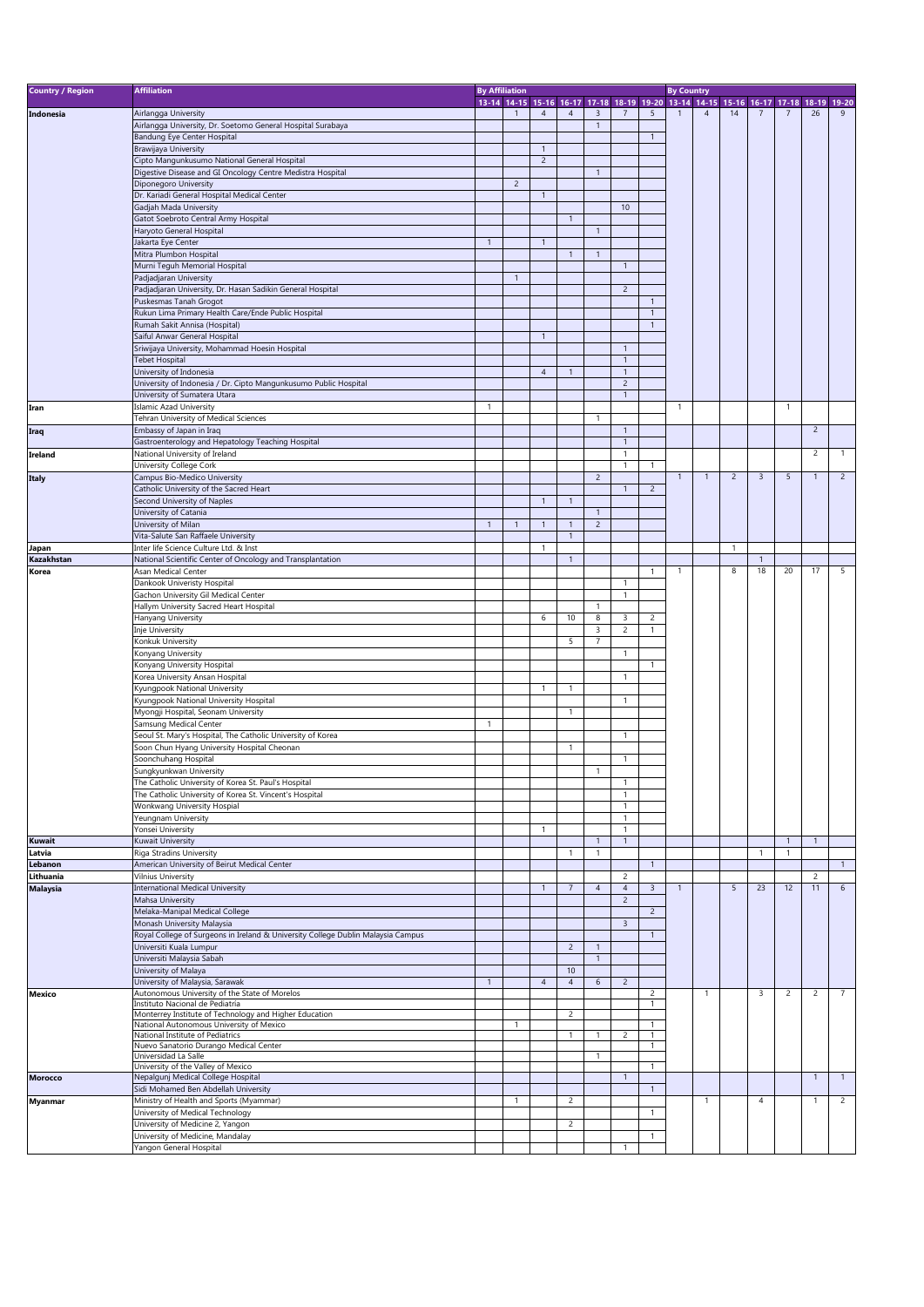| <b>Country / Region</b> | <b>Affiliation</b>                                                                  | <b>By Affiliation</b> |                |                |                    |                                  |                              |                                           | <b>By Country</b> |                |                                                                                     |                |                |                |                |
|-------------------------|-------------------------------------------------------------------------------------|-----------------------|----------------|----------------|--------------------|----------------------------------|------------------------------|-------------------------------------------|-------------------|----------------|-------------------------------------------------------------------------------------|----------------|----------------|----------------|----------------|
|                         |                                                                                     |                       |                |                |                    |                                  |                              |                                           |                   |                | 13-14 14-15 15-16 16-17 17-18 18-19 19-20 13-14 14-15 15-16 16-17 17-18 18-19 19-20 |                |                |                |                |
| <b>Nepal</b>            | Nepalgunj Medical College Hospital                                                  |                       |                |                |                    |                                  | $\mathbf{1}$                 |                                           |                   |                |                                                                                     |                |                |                |                |
|                         | Kathmandu University School of Medical Sciences                                     |                       |                |                |                    |                                  |                              | $\overline{1}$                            |                   |                |                                                                                     |                |                |                |                |
| <b>Netherlands</b>      | American University of the Caribbean School of Medicine<br>Maastricht University    |                       |                |                |                    | $\overline{1}$                   | $\mathbf{1}$                 |                                           |                   |                |                                                                                     |                | $\overline{1}$ | $\mathbf{1}$   |                |
| <b>New Zealand</b>      | University of Auckland                                                              |                       | $\overline{1}$ |                | $\mathbf{1}$       | $\mathbf{1}$                     | $\mathbf{1}$                 | $\overline{3}$                            | $\mathbf{1}$      | $\overline{c}$ | $\overline{2}$                                                                      | $\mathbf{1}$   | $\overline{3}$ | $\overline{3}$ | $\overline{7}$ |
|                         | University of Otago                                                                 | $\overline{1}$        | $\mathbf{1}$   | $\overline{2}$ |                    | $\overline{2}$                   | $\overline{2}$               | $\overline{4}$                            |                   |                |                                                                                     |                |                |                |                |
| Oman                    | Oman Medical College                                                                |                       |                |                | 1                  |                                  |                              |                                           |                   |                | $\mathbf{1}$                                                                        | 5              | $\overline{4}$ |                |                |
|                         | Sultan Qaboos University                                                            |                       |                | $\mathbf{1}$   | $\overline{4}$     | $\overline{4}$                   |                              |                                           |                   |                |                                                                                     |                |                |                |                |
| <b>Pakistan</b>         | Ayub Medical College                                                                |                       |                | $\mathbf{1}$   |                    |                                  |                              |                                           |                   |                | 3                                                                                   |                | $\overline{2}$ | $\overline{2}$ | $\mathbf{1}$   |
|                         | CMH Lahore Medical College and Institute of Dentistry                               |                       |                |                |                    |                                  | $\overline{1}$               | $\overline{1}$                            |                   |                |                                                                                     |                |                |                |                |
|                         | Rawal Institute of Health Sciences                                                  |                       |                |                |                    |                                  | $\mathbf{1}$                 |                                           |                   |                |                                                                                     |                |                |                |                |
|                         | Shaikh Khalifa Bin Zayed Al-Nahyan Medical and Dental College                       |                       |                | $\mathbf{1}$   |                    |                                  |                              |                                           |                   |                |                                                                                     |                |                |                |                |
|                         | University of Health Sciences                                                       |                       |                |                |                    | $\overline{2}$                   |                              |                                           |                   |                |                                                                                     |                |                |                |                |
|                         | Ziauddin University                                                                 |                       |                | $\mathbf{1}$   |                    |                                  |                              |                                           |                   |                |                                                                                     |                |                |                |                |
| Panama                  | Latin University of Panama<br>Centro Integral de la Salud                           |                       |                |                | $\mathbf{1}$       |                                  |                              | $\overline{1}$                            |                   |                |                                                                                     | $\mathbf{1}$   |                |                | $\mathbf{1}$   |
| Paraguay                | Divine Mercy Wellness Center                                                        |                       |                |                |                    | $\overline{1}$                   | 1                            |                                           |                   |                | 6                                                                                   | $\overline{1}$ | 5              | 14             | 14             |
| <b>Philippines</b>      | Dr. Jose Fabella Memorial Hospital                                                  |                       |                |                |                    |                                  |                              |                                           |                   |                |                                                                                     |                |                |                |                |
|                         | Makati Medical Center                                                               |                       |                | $\mathbf{1}$   |                    |                                  |                              |                                           |                   |                |                                                                                     |                |                |                |                |
|                         | MyHealth Clinic                                                                     |                       |                |                |                    |                                  | 3                            | $\mathbf{1}$                              |                   |                |                                                                                     |                |                |                |                |
|                         | Our Lady of Fatima University                                                       |                       |                | $\mathbf{1}$   |                    | $\overline{1}$                   |                              |                                           |                   |                |                                                                                     |                |                |                |                |
|                         | Philippine General Hospital                                                         |                       |                |                |                    |                                  | $\overline{2}$               |                                           |                   |                |                                                                                     |                |                |                |                |
|                         | Quirino Memorial Medical Center                                                     |                       |                |                |                    |                                  |                              | $\mathbf{1}$                              |                   |                |                                                                                     |                |                |                |                |
|                         | Romblon Provincial Hospital                                                         |                       |                |                |                    |                                  |                              | $\overline{1}$                            |                   |                |                                                                                     |                |                |                |                |
|                         | Southwestern University                                                             |                       |                | $\mathbf{1}$   |                    |                                  |                              |                                           |                   |                |                                                                                     |                |                |                |                |
|                         | St. Paul Hospital Cavite, Inc.                                                      |                       |                |                | $\mathbf{1}$       |                                  |                              |                                           |                   |                |                                                                                     |                |                |                |                |
|                         | The Medical City                                                                    |                       |                |                |                    |                                  |                              | $\mathbf{1}$                              |                   |                |                                                                                     |                |                |                |                |
|                         | Philippine General Hospital                                                         |                       |                |                |                    |                                  |                              | 3                                         |                   |                |                                                                                     |                |                |                |                |
|                         | Transmedic Philippines Inc.                                                         |                       |                | $\mathbf{1}$   |                    |                                  |                              |                                           |                   |                |                                                                                     |                |                |                |                |
|                         | University of Santo Tomas                                                           |                       |                | $\overline{c}$ |                    | $\overline{1}$                   | 5                            | $\overline{\mathbf{3}}$<br>$\overline{1}$ |                   |                |                                                                                     |                |                |                |                |
|                         | University of Santo Tomas Hospital<br>University of the Philippines Manila          |                       |                |                |                    | 2                                | 3                            | 3                                         |                   |                |                                                                                     |                |                |                |                |
| Poland                  | Medical University of Lublin                                                        |                       | $\overline{1}$ | $\overline{1}$ |                    |                                  |                              |                                           | $\overline{1}$    | $\overline{1}$ | $\mathbf{1}$                                                                        |                |                | $\mathbf{1}$   |                |
|                         | Poznan University of Medical Sciences                                               | $\overline{1}$        |                |                |                    |                                  |                              |                                           |                   |                |                                                                                     |                |                |                |                |
|                         | University Clinical Center in Katowice                                              |                       |                |                |                    |                                  | $\overline{1}$               |                                           |                   |                |                                                                                     |                |                |                |                |
| Portugal                | Hospital de Santa Maria, Centro Hospitalar Lisboa Norte                             |                       |                |                |                    |                                  | $\mathbf{1}$                 |                                           |                   |                |                                                                                     |                |                | $\mathbf{1}$   |                |
| Romania                 | Carol Davila University of Medicine and Pharmacy                                    |                       |                |                | $\mathbf{1}$       |                                  | $\mathbf{1}$                 |                                           |                   |                |                                                                                     | $\overline{1}$ |                | $\mathbf{1}$   |                |
| Russia                  | Kazan Federal University Medical and Sanitary Unit                                  |                       |                |                |                    | 1                                |                              |                                           |                   |                |                                                                                     |                | -1             |                |                |
| Saudi Arabia            | Saudi Arabia Ministry of Health                                                     |                       |                |                |                    |                                  | $\mathbf{1}$                 |                                           |                   |                |                                                                                     |                |                | $\overline{1}$ |                |
| Singapore               | Duke National University of Singapore                                               | 1                     |                |                |                    |                                  |                              |                                           | $\mathbf{1}$      | -1             | 3                                                                                   |                | 8              | 13             | 19             |
|                         | KK Women's and Children's Hospital                                                  |                       |                | $\mathbf{1}$   |                    |                                  |                              |                                           |                   |                |                                                                                     |                |                |                |                |
|                         | Nanyang Technological University                                                    |                       |                |                |                    |                                  |                              | $\overline{3}$                            |                   |                |                                                                                     |                |                |                |                |
|                         | National University of Singapore                                                    |                       | $\mathbf{1}$   | $\overline{c}$ |                    | 8                                | 12                           |                                           |                   |                |                                                                                     |                |                |                |                |
|                         | National University of Singapore                                                    |                       |                |                |                    |                                  | $\mathbf{1}$                 | 14                                        |                   |                |                                                                                     |                |                |                |                |
|                         | Singapore Health Services Pte Ltd                                                   |                       |                |                |                    |                                  |                              | $\overline{c}$                            |                   |                |                                                                                     |                |                |                |                |
| <b>South Africa</b>     | Stellenbosch University                                                             |                       |                |                |                    |                                  |                              | $\overline{1}$                            |                   |                |                                                                                     |                |                |                | $\overline{1}$ |
| Spain                   | Hospital Universitari de Bellvitge                                                  |                       |                |                |                    |                                  | $\mathbf{1}$                 |                                           |                   |                |                                                                                     | $\overline{c}$ |                | $\overline{2}$ |                |
|                         |                                                                                     |                       |                |                | $\overline{c}$     |                                  |                              |                                           |                   |                |                                                                                     |                |                |                |                |
|                         | Pompeu Fabra University                                                             |                       |                |                |                    |                                  |                              |                                           |                   |                |                                                                                     |                |                |                |                |
|                         | University of Salamanca                                                             |                       |                |                |                    |                                  | 1                            |                                           |                   |                |                                                                                     |                |                |                |                |
| Sweden                  | Karolinska Institutet                                                               |                       |                |                |                    | $\mathbf{1}$                     | $\mathbf{1}$                 |                                           | $\overline{1}$    |                |                                                                                     |                | $\overline{1}$ | $\mathbf{1}$   |                |
|                         | <b>Lund University</b>                                                              | $\overline{1}$        |                |                |                    |                                  |                              |                                           |                   |                |                                                                                     |                |                |                |                |
| <b>Switzerland</b>      | University of Bern                                                                  |                       |                |                |                    | $\overline{1}$                   |                              |                                           | 37                | 21             | 41                                                                                  | 56             | -1<br>56       | 62             | 36             |
| <b>Taiwan</b>           | Buddhist Dalin Tzu Chi Hospital                                                     |                       |                |                |                    |                                  | $\mathbf{1}$<br>$\mathbf{1}$ | $\overline{1}$                            |                   |                |                                                                                     |                |                |                |                |
|                         | Cathay General Hospital<br>Chang Bing Show Chwan Memorial Hospital                  |                       |                |                | $\mathbf{1}$       |                                  |                              |                                           |                   |                |                                                                                     |                |                |                |                |
|                         | Chang Gung University                                                               | $\overline{1}$        |                |                |                    |                                  |                              | $\overline{1}$                            |                   |                |                                                                                     |                |                |                |                |
|                         | Cheng-Ching Hospital                                                                |                       |                |                |                    |                                  |                              | $\overline{1}$                            |                   |                |                                                                                     |                |                |                |                |
|                         | Chiayi Chang Gung Memorial Hospital                                                 |                       |                |                |                    | $\mathbf{1}$                     | $\overline{2}$               |                                           |                   |                |                                                                                     |                |                |                |                |
|                         | Chia-Yi Christian Hospital                                                          |                       |                |                |                    | $\mathbf{1}$                     |                              |                                           |                   |                |                                                                                     |                |                |                |                |
|                         | China Medical University                                                            |                       |                |                | $\boldsymbol{6}$   | 6                                | $\overline{2}$               | $\overline{3}$                            |                   |                |                                                                                     |                |                |                |                |
|                         | China Medical University Hospital                                                   |                       |                |                |                    |                                  |                              |                                           |                   |                |                                                                                     |                |                |                |                |
|                         | Chung Shan Medical University Hospital                                              |                       |                |                |                    | $\mathbf{1}$                     | $\mathbf{1}$                 |                                           |                   |                |                                                                                     |                |                |                |                |
|                         | Dalin Tzu Chi Hospital, Buddhist Tzu Chi Medical Foundation                         |                       |                |                |                    | $\mathbf{1}$                     |                              |                                           |                   |                |                                                                                     |                |                |                |                |
|                         | Far Eastern Memorial Hospital                                                       |                       |                |                |                    |                                  |                              | $\overline{2}$                            |                   |                |                                                                                     |                |                |                |                |
|                         | Fu-Jen Catholic University                                                          |                       | $\mathbf{1}$   |                |                    |                                  | $\mathbf{1}$                 |                                           |                   |                |                                                                                     |                |                |                |                |
|                         | HsinChu Mackay Memoral Hosptial                                                     |                       |                |                | $\mathbf{1}$       |                                  |                              |                                           |                   |                |                                                                                     |                |                |                |                |
|                         | Hsinchu MacKay Memorial Hospital                                                    |                       |                |                |                    | $\overline{1}$                   |                              | $\overline{1}$                            |                   |                |                                                                                     |                |                |                |                |
|                         | Kaohsiung Chang Gung Memorial Hospital<br>Kaohsiung Medical University              | 6                     | 9              | 19             | $\bf 8$            | $\boldsymbol{8}$                 | $\overline{7}$               | $\overline{4}$                            |                   |                |                                                                                     |                |                |                |                |
|                         | Kaohsiung Medical University Hospital                                               |                       |                |                |                    |                                  |                              | $\overline{c}$                            |                   |                |                                                                                     |                |                |                |                |
|                         |                                                                                     |                       |                | $\mathbf{1}$   | $\mathbf{1}$       | $\overline{c}$                   | $\overline{1}$               |                                           |                   |                |                                                                                     |                |                |                |                |
|                         | Kaoshiung Chang Gung Memorial Hospital<br>Lotung Poh-Ai Hospital, Lo-Hsu Foundation |                       |                |                |                    |                                  |                              | $\mathbf{1}$                              |                   |                |                                                                                     |                |                |                |                |
|                         | Mackay Memorial Hospital                                                            | $\overline{1}$        |                | $\overline{c}$ |                    | $\mathbf{1}$                     |                              | $\mathbf{1}$                              |                   |                |                                                                                     |                |                |                |                |
|                         | National Cheng Kung University Hospital                                             |                       |                |                |                    |                                  | $\mathbf{1}$                 |                                           |                   |                |                                                                                     |                |                |                |                |
|                         | National Taiwan University                                                          | 12                    | $\overline{4}$ | 8              | 11                 | 8                                | 8                            | $\overline{4}$                            |                   |                |                                                                                     |                |                |                |                |
|                         | National Taiwan University Cancer Center                                            |                       |                |                |                    | $\mathbf{1}$                     |                              |                                           |                   |                |                                                                                     |                |                |                |                |
|                         | National Taiwan University Children's Hospital                                      |                       |                |                |                    |                                  | $\mathbf{1}$                 |                                           |                   |                |                                                                                     |                |                |                |                |
|                         | National Taiwan University Hospital                                                 |                       |                |                | $\mathbf{1}$       | $\overline{1}$                   | $\overline{7}$               | 5                                         |                   |                |                                                                                     |                |                |                |                |
|                         | National Yang-Ming University                                                       |                       |                | $\overline{1}$ | 10                 | $\overline{1}$                   | 5                            | $\overline{3}$                            |                   |                |                                                                                     |                |                |                |                |
|                         | National Yang-Ming University Hospital                                              |                       |                |                |                    | $\mathbf{1}$                     |                              |                                           |                   |                |                                                                                     |                |                |                |                |
|                         | Shin Kong Wu Ho-Su Memorial Hospital                                                |                       |                |                |                    | $\overline{1}$                   |                              |                                           |                   |                |                                                                                     |                |                |                |                |
|                         | Taichung Veterans General Hospital                                                  |                       |                |                |                    | $\overline{1}$<br>$\overline{1}$ | $\overline{c}$               | $\overline{1}$                            |                   |                |                                                                                     |                |                |                |                |
|                         | Taipei City Hospital                                                                | 17                    | $\overline{7}$ |                |                    |                                  |                              |                                           |                   |                |                                                                                     |                |                |                |                |
|                         | Taipei Medical University                                                           |                       |                | 10             | 10<br>$\mathbf{1}$ | 15                               | 10 <sup>°</sup>              | $\overline{2}$                            |                   |                |                                                                                     |                |                |                |                |
|                         | Taipei Medical University Hospital<br>Taipei Medical University Shuang-Ho Hospital  |                       |                |                |                    |                                  | $\mathbf{1}$                 | $\overline{2}$                            |                   |                |                                                                                     |                |                |                |                |
|                         | Taipei Municipal WanFang Hospital                                                   |                       |                |                |                    | $\overline{1}$                   |                              | $\mathbf{1}$                              |                   |                |                                                                                     |                |                |                |                |
|                         | Taipei Tzu Chi Hospital                                                             |                       |                |                |                    |                                  |                              |                                           |                   |                |                                                                                     |                |                |                |                |
|                         | Taipei Veterans General Hospital                                                    |                       |                |                | $\overline{c}$     | $\overline{c}$                   | 6                            |                                           |                   |                |                                                                                     |                |                |                |                |
|                         | Taitung MacKay Memorial Hospital                                                    |                       |                |                |                    | $\overline{1}$                   |                              |                                           |                   |                |                                                                                     |                |                |                |                |
|                         | Taiwan Adventist Hospital                                                           |                       |                |                |                    |                                  | $\mathbf{1}$                 |                                           |                   |                |                                                                                     |                |                |                |                |
|                         | Taiwan Adventsit Hospital<br>Tzu Chi University                                     |                       |                |                | $\overline{c}$     |                                  | $\overline{4}$               | $\overline{1}$                            |                   |                |                                                                                     |                |                |                |                |